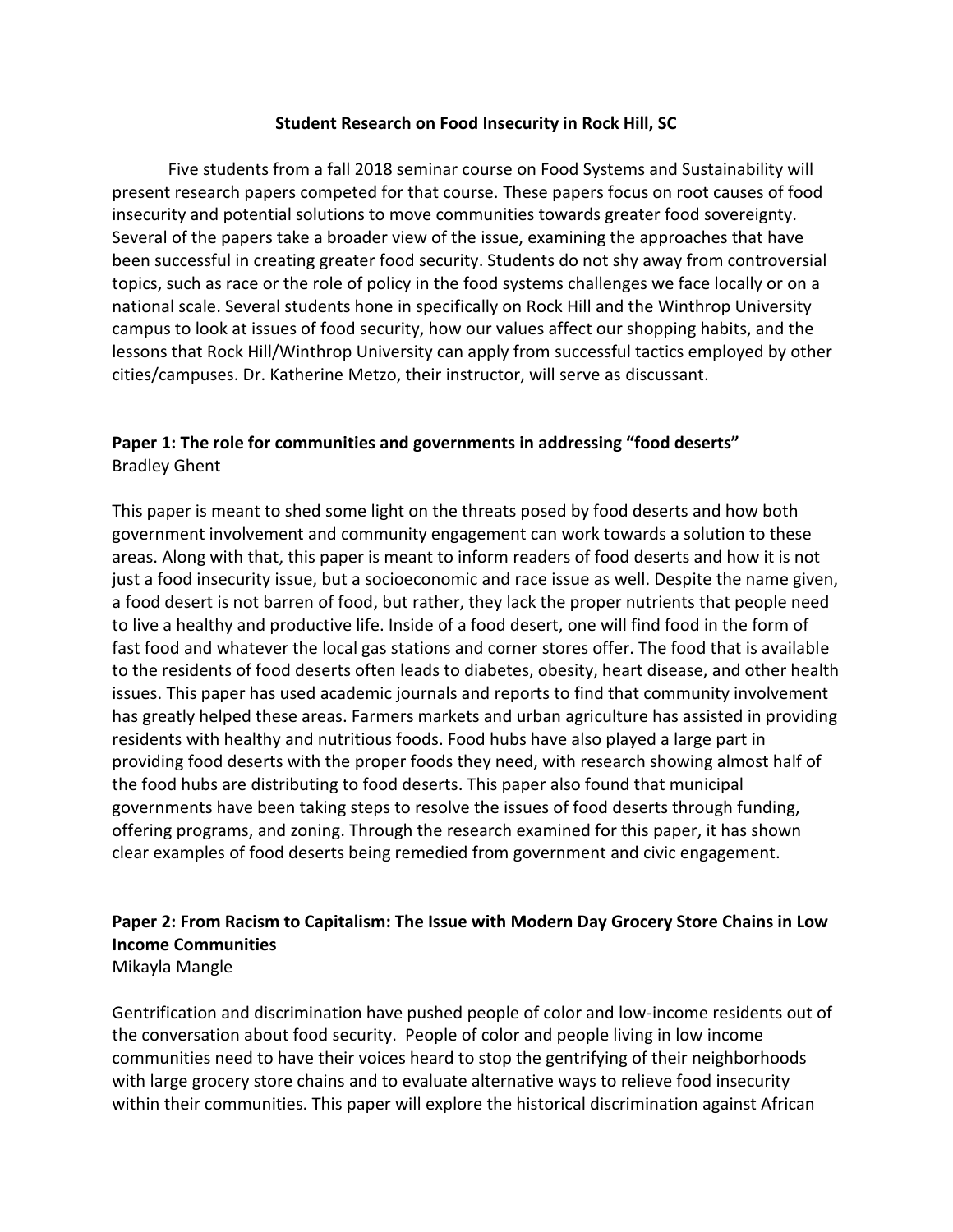Americans by the U.S. government in the sector of farming, food, and economics. The paper will then explore how the years of discrimination by the U.S. government has had lasting impacts on African Americans and poor farmers. It will then be argued that poor people and people of color are still being discriminated against in the sector of food by large grocery store chains and the American capitalist society. It will be discussed how the new discrimination against poor people and people of color is framed as, "helping needy communities" and "providing healthy food." This paper will use qualitative research by discussing various scholars, court cases, and case studies on specific cities to explain the issue and to support the thesis. Finally, this paper will conclude by exploring various alternatives to help low income communities with the issue of food insecurity that value the people of a community more than the community's potential economic value.

# **Paper 3: Appropriate Measures for Combatting Food Insecurity in Rock Hill, SC** Jordan Hamrick

For this research project, I'd like to explore/investigate what I think is a rather complex question. What specific types of food initiatives are able to provide the best social, environmental, and economic benefits for the communities within Rock Hill, South Carolina struggling with food insecurity? In hopes of finding examples that can be applied specifically to Rock Hill, I will approach the question using the lens of case studies involving community gardens, urban farms, food markets, and other urban horticultural projects that have recently sprung up in the United States and have been effective in reducing food insecurity. I especially want to highlight the potential for food initiatives to aid in promoting healthy lifestyles within the community. The focus of this paper will entail the ability for urban agriculture projects to provide food sovereignty, food security, and economic opportunity for low-income areas and communities of color. This project will explore the means by which all communities within Rock Hill may be able to have easy access to healthy, affordable, and diverse food options. By focusing on cities similar in size, in relative location to farmland, and in close proximity to growing urban areas such as Charlotte, I hope to uncover potential solutions to the evergrowing problems inherent in the current food system that affect the people of Rock Hill.

# **Paper 4: Food Insecurity on College Campuses in the Carolinas and Beyond** Jason Smith

In this study I will examine food insecurity on nearby university/ college campuses in comparison to Winthrop University. College students often face food insecurity due to the lack of money, time, and resources. Not to mention, there are many students among Winthrop's campus with a diverse range of diets whose needs are not met with the foods options available, which encourages unhealthy eating or worse hunger. I will execute my investigation by finding places on Winthrop campus that are most likely to provide that cater to our student's needs.

# **Paper 5: Grocery Habits and Values of Winthrop University Students**

Kelly Klimas